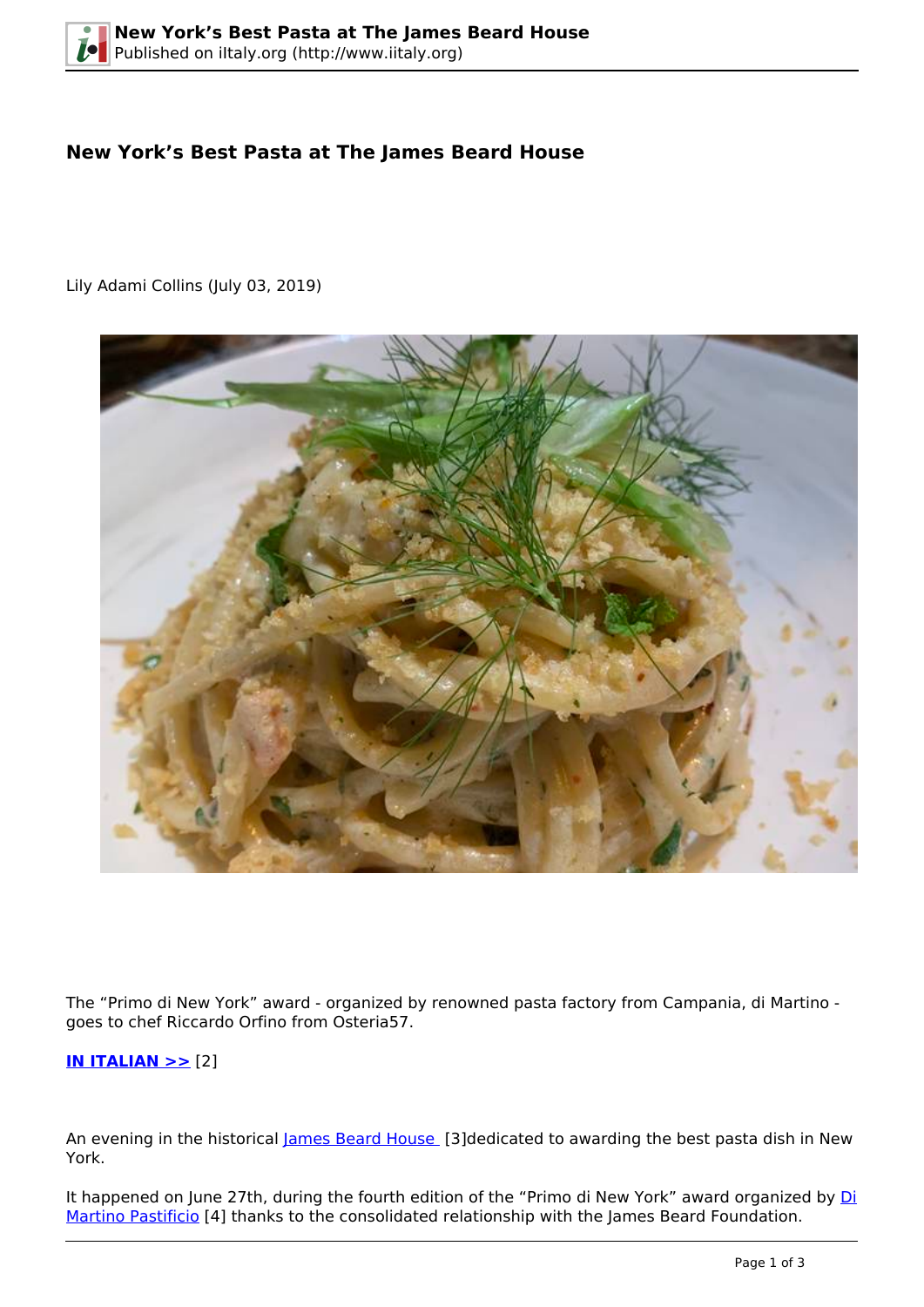

The charming Greenwich Village venue wanted and constructed by James Beard, a star of American cuisine who educated generations of chefs and food lovers on the importance of food quality, welcomed a respectable international jury for the occasion.

Amongst them Giuseppe di Martino, the Founder of Pasta di Martino and President of the Gragnano Consortium; food writer Faith Willinger; Izabella Wojcik, the Director of Programming at the James Beard House; food influencer Jeremy Jacobowitz of the instagram page brunchboys; cookbook author and journalist, Katie Parla; food blogger Ali Rosen of Potluck; and Pavia Rosati, the founder of FathomAway.

A performance took place, featuring the preparation of signature pasta dishes by the following New York-based chefs: Sal Lamboglia of [Bar Primi](http://barprimi.com/) [5], Nick Gaube of **Quality Italian** [6], Adrian Kercuku of [Felice,](https://www.felicenyc.com/) [7] Lanfranco Paliotti of [Evelina](http://www.evelinabk.com) [8], Riccardo Orfino od [Osteria57](https://osteria57.com) [9], Mario di Biase of [Sottovoce](http://sottovocerestaurant.com) [10], Scott Tacinelli and Angie Rito of [Don Angie](https://www.donangie.com/) [11], Angelo Popolare of [ACQUA](https://www.acquarestaurantnyc.com/) [12], Gaetano Arnore of [Otto Enoteca Pizzeria](https://ny.ottopizzeria.com/) [13], and Fabrizio Facchini of [Memoria](https://www.memorianyc.com/) [14].

The winner received \$5,000 and a trip to Gragnano in Campania, known as the "City of Pasta." A great opportunity to learn about the history of the art of pasta and to take part in ["Le Strade della](https://www.lsdm.it/) [Mozzarella,](https://www.lsdm.it/) [15]" an annual conference celebrating Italian excellencies in food.

And this year the award went to a very special, completely vegan and dairy-free dish:

Bucatini with cashew-kombu "cream", Mediterranean pesto, Sorrento lemon, and pangrattato (breadcrumbs) made by chef Riccardo Orfino of Osteria57, a new entry in the New York restaurant scene, with a highly motivated team made up of three professionals focusing on quality and Italian tradition: Emanuele Nigro, chef Riccardo Orfino, and Alessio Morosin.

The inspiration for this dish - the chef explains - comes from the need to "create a vegan alternative to a pasta dish from our menu." The kombu broth adds umami flavor to the cashew "cream." The pesto, made with dried tomato, fresh herbs, Pantelleria capers, and Sorrento lemons is a direct flight to Southern Italy. "Pangrattato" was used instead of parmigiano reggiano in those that once were "poor" dishes and are now the foundations of Mediterranean cuisine.

The intimate dinner served to the guests of the award ceremony was prepared by the winner of last year's edition and included the winning dish: Fusilli Lunghi col Buco with Sicilian pistachio, Calabrian hot peppers, and pecorino romano. A true delight for the palate, created by chef Garrison Price of Il [Buco restaurant](https://ilbuco.com) [16].

Afterwards, Giuseppe di Martino (the company that bears his name is known not only for their excellent pasta but also for its recent partnership with Dolce & Gabbana) gave a speech confirming the highly anticipated opening of a huge new pasta bar in Chelsea. It will be coming to New York in the Fall and will serve 25 pasta recipes each day, using 126 types of pasta. And we can't wait!

---

## **RECIPE of Bucatini with cashew-kombu "cream", Mediterranean pesto, Sorrento lemon, and pangrattato**

## **by chef Riccardo Orfino from Osteria57.**

Ingredients (in US measurements)

Kombu broth: 2qt water 1oz kombu

Cashew-kombu "cream": 2qt kombu broth 1qt raw cashew 1teaspoon salt 1Tablespoon Sorrento lemon juice

Mediterranean pesto: 1/2qt sundries tomatoes 1oz parsley 1oz basil 1oz Pantelleria capers 0.5oz